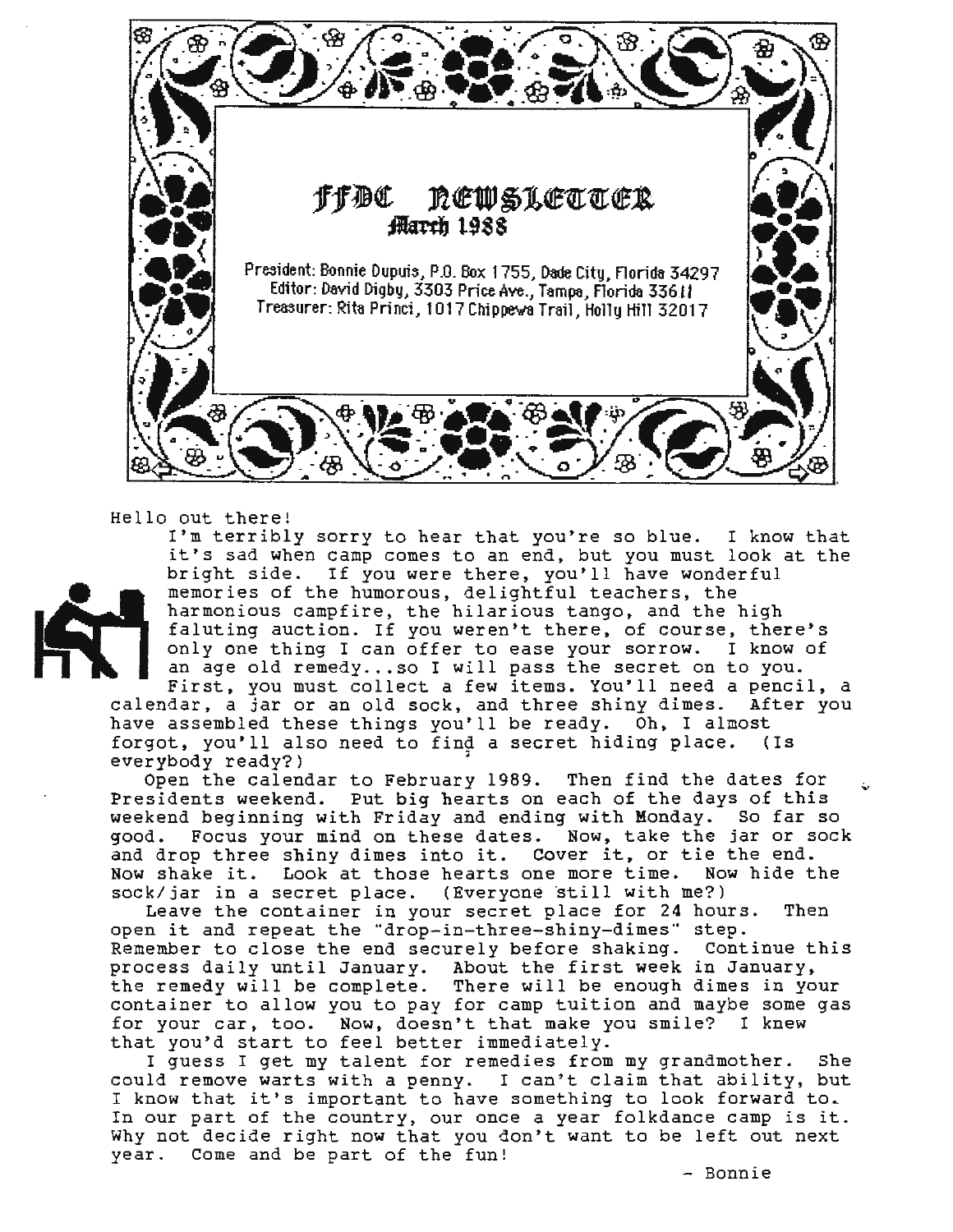

Brochures and itinerary will be sent to you on receipt of your deposit.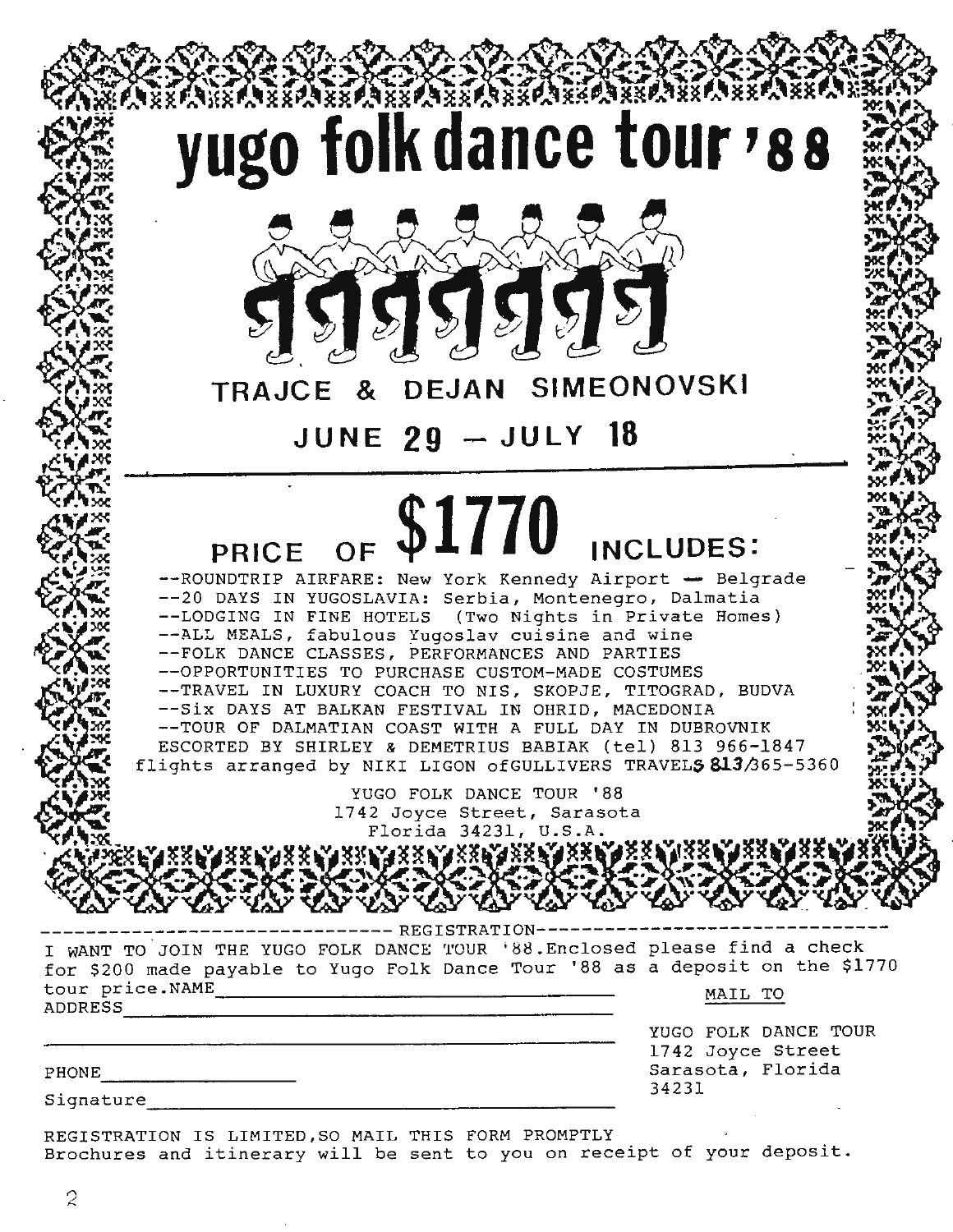#### Now for the news!

I would be remiss if I didn't begin by saying thank you to all of the wonderful dancers who pitched in and helped. Between the decorating committees, the snack-makers, the table washers, the cabin sweepers, the party programers, and the auctionees, the million little tasks were done and the overall atmosphere was one of gaity. A special thanks to those of you who shared kind words with me. There were times when my positive attitude was completely gone and my spirits in need of support. I can't thank you enough for caring.

The prince did not come, at least not mine....but it was okay. I honestly couldn't have found time for him. I did get some secret valentine cards, chocolates, and a pink teddy bear .. .so I feel loved and remembered. Who could ask for more?

A special thanks to the organized, hard-wrking, creative John Karris. He took care of many details and did a super job of aiways smiling when asked to do just one more thing. I will miss John *as* editor. He declined another term due to vision problems. We all hope that he will be healthy again soon.

Speaking of editor....I would like to welcome David Digby as our new vice president and editor. David has danced for many years in Florida so most of you knov him. After a fev *issues,*  the rest of you will have the pleasure of knowing him, too.

Our nevtreasurer is RitaPrinci. From novon a11 memberships, and monies for ads, etc. will go to Rita. Hurray! (That's my exclamation.) Welcome aboard Rita.

With these new officers, our club will stay alive for one more year. After that the process of selection will begin again. Start thinking about what you have to offer. Ask not what folkdancing can do for you.......... (Get the idea?)

Our annual meeting was long but necessary. The members present voted to accept a newsletter sponsor. If you know of a reputable organization that would print our newsletter for free as a community service, please let me know. Their name would be mentioned on each issue.

Additionally, ve wted to increase our dues to \$8.00 per year. Due to the rise in postage costs, and printing costs, ve felt that this increase was reasonable. This of course means that some of you will need to send in a few more dollars. We also decided that having everyone pay their dues in January would cut down on work for the officers, allow us to print a reminder for everyone in December, and print a confirmation for all people in February. People vho join mid year from now on would pay quarterly amounts up to January of the following year. Hence.... everyone would renew their memberships in December or January when camp monies are typically sent in. The editor will purge the mailing list once a year in March. See how much simplier this will be? (Thanks so much for supporting us in this endeavor. To avoid confusion. I've written a short article on dues so that you will know how much you need to send.)

Next month, I'll publish a tressurer's report of hov much money ve took in for the Olga Princi scholarship fund. When I finish my term as president, I may run away and become an auctioneer. (Tee, hee! Just kidding.) Lisa Princi and Judith Baizan are two members of the Scholarship committee. Ve can't honestly rember vho the other members are. If you are a member of this committee vhich was formed last year, vi.11 you please contact one of these ladies to let them know who you are? This group will need to set guide lines for administering the scholarships. Basically, I made the decision to give the scholarships this year with input from. Judith and an okay from. John Karris. I think that Olga would agree that the two lovely Norris sisters are just the kind of people we hope to attract and keep in folkdancing. They were the first recipients of this scholarship. We look forward to hearing more good news about these tvo sisters.

Next month, I'll also attempt to put together an article concerning the By-laws of FFDC. We vill have at least one meeting of the board members this year in order to talk about any needed changes. I **need the names of the nro voting members from each city.** I **Yi11**  contact these people **yhen a date is selected for the meeting**.

Group leaders, please remember to send me information concerning single ethnic groups in your area!!!!!!!!!!!! I'd appreciate receiving it this month. Thanks! You can help us growl>-y caring enough to do this and by actively seeking new members each month in your group. Speaking of leaders and groups, I hope that you will begin thinking about Folkdancefest. Andy Pollock of Tampa has graciously offered to undertake this enterprise. Please give him your support. Let's have a super festival this year.<br>Last but not least. I'd like to say thank you to JAAP and ATANAS our two fabulous teachers.

Thank you for all your patience, humor, and dance instruction and music. I hope you will remember Florida with warm feelings and know that your dances remain in our hearts and hopefully our feet. Until ve meet again!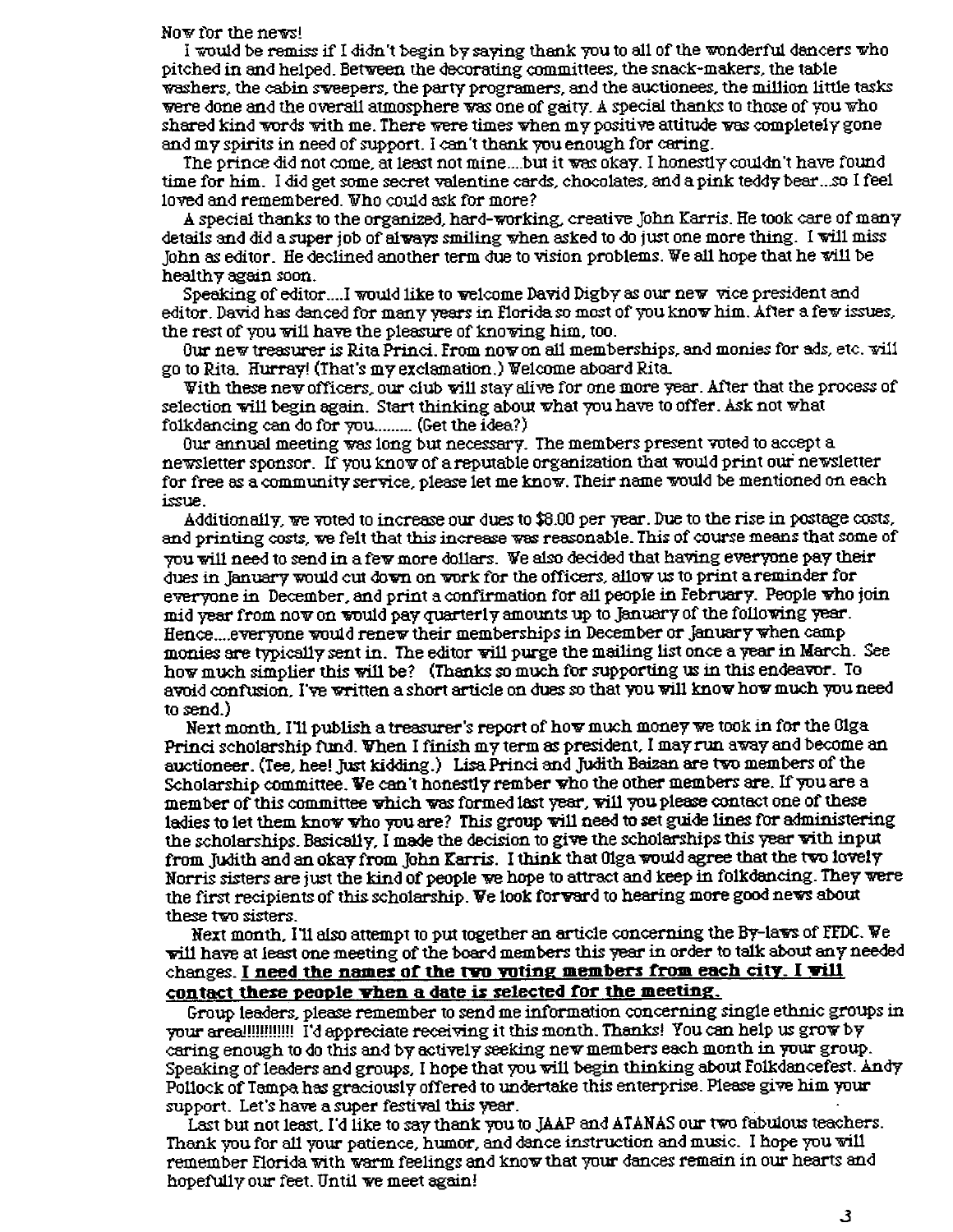#### WHITE BEANS IN OLIVE OIL

(BULGARIAN FASOUL IAHNIA)

|                | $***$   |                                                                   |  |  |  |  |  |
|----------------|---------|-------------------------------------------------------------------|--|--|--|--|--|
|                | $\star$ | $\mathbf{1}$<br>CAN WHITE KIDNEY BEANS (CANNELLINI - AVAILABLE AT |  |  |  |  |  |
|                | ∗       | ITALIAN GROCERY STORES OR SOMETIMES AT PUBLIX)                    |  |  |  |  |  |
|                | $\ast$  |                                                                   |  |  |  |  |  |
|                | $\ast$  | 3 GREEN ONIONS                                                    |  |  |  |  |  |
| $\mathbf{1}$   | $\ast$  |                                                                   |  |  |  |  |  |
|                | $\ast$  | 1 DICED TOMATO                                                    |  |  |  |  |  |
|                | $\ast$  |                                                                   |  |  |  |  |  |
|                | $\ast$  | 3 OZ PITTED OLIVES                                                |  |  |  |  |  |
|                | $\star$ |                                                                   |  |  |  |  |  |
|                | $\star$ | 1/2 CUP PARSLEY                                                   |  |  |  |  |  |
|                | $***$   |                                                                   |  |  |  |  |  |
|                |         |                                                                   |  |  |  |  |  |
|                | $****$  |                                                                   |  |  |  |  |  |
|                | $\star$ | 1/2 TBS THYME (OR OREGANO)                                        |  |  |  |  |  |
|                | $\ast$  |                                                                   |  |  |  |  |  |
|                | $\ast$  | 1 CLOVE GARLIC, PRESSED                                           |  |  |  |  |  |
| $\overline{2}$ | $\star$ |                                                                   |  |  |  |  |  |
|                | $\star$ | 2 OR MORE TABLESPOONS LEMON JUICE                                 |  |  |  |  |  |
|                | *.      |                                                                   |  |  |  |  |  |
|                | $\ast$  | SALT OR GOLDEN GEORGE WASHINGTON SEASONING                        |  |  |  |  |  |
|                | $***$   |                                                                   |  |  |  |  |  |
|                |         |                                                                   |  |  |  |  |  |

DRAIN BEANS. ADD CHOPPED OLIVES, TOMATO, CANNED OLIVES AND PARSLEY. COMBINE REMAINING INGREDIENTS, MIX WELL. POUR OVER BEANS. FIX 4 HOURS BEFORE SERVING. CHILL UNTIL READY TO SERVE. CAM BE SERVED ALSO AT ROOM TEMPERATURE. \*\*\*\*\*\*\*\*\*\*\*\*\*\*\*\*\*\*\*\*\*\*\*\*\*\*\*\*\*\*\*\*\*\*\*\*\*\*\*\*\*\*\*\*\*\*\*\*\*\*\*\*\*\*\*\*\*\*\*\*\*\*\*\*\* EGGPLANT-PEPPER APPETIZER

This very typical Bulgarian dish, Zelen haviar, is a popular appetizer that in America can be served as a dip with crusty bread or crackers. It may be made even better with the addition of more garlic and peppers.

| 1 LARGE EGGPLANT                                                    | 1/3 CUP OLIVE OIL                       |  |
|---------------------------------------------------------------------|-----------------------------------------|--|
| 2 MEDIUM GREEN PEPPERS,<br>CLEANED AND MINCED                       | 3 TBS FRESH LEMON JUICE                 |  |
|                                                                     | 3 TBS CHOPPED PARSLEY                   |  |
| 2 MEDIUM TOMATOES, MINCED                                           |                                         |  |
| 2 TO 3 GARLIC CLOVES, CRUSHED                                       | SALT, FRESHLY GROUND PEPPER<br>TO TASTE |  |
| 1 SMALL HOT RED OR GREEN<br>PEPPER, SEEDED AND MINCED<br>(OPTIONAL) | G.W., 1 ENV                             |  |

PRICK EGGPLANT IN SEVERAL PLACES AND PUT ON A COOKIE SHEET. COOK IN A PREHEATED HOT OVEN (400 DEGREES F.) UNTIL SOFT, ABOUT 50 MINUTES. PEEL OFF AND DISCARD SKIN, PUT PULP IN A BOWL: CHOP WITH KNIFE, THEN BEAT WITH A WOODED SPOON TO PUREE. ADD REMAINING INGREDIENTS AND MIX WELL, BEATING AS ADDING. CHILL. SERVE IN MOUND ON A PLATE, GARNISHED WITH STRIPS OF TOMATO OR GREEN PEPPER, IF DESIRED. SERVES 4 TO 6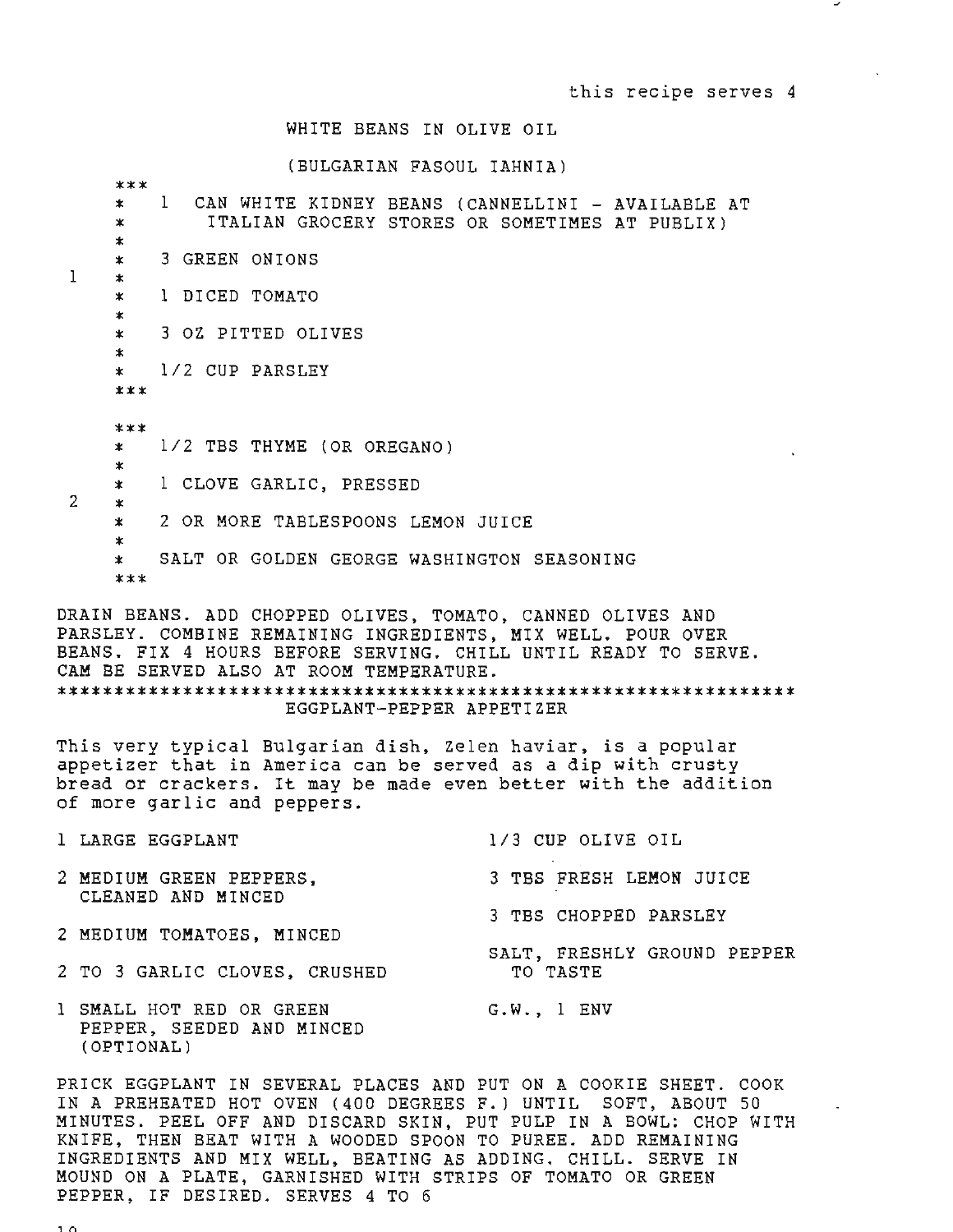## FLORIDA FOLK DANCING CALENDAR (INTERNATIONAL unless otherwise noted):

Every Sunday: Scottish in Safety Harbor "in season" Every Monday: St Petersburg, 7:30 PM, SPIFFS, 2201 1st Ave N, David Leone Israeli at JCC, Horatio Ave in Maitland, 7 to 9:30 PM Darcy Silvers (305)774-3119 1st Monday: Pembroke Pines, 7:30 PM, Fletcher Park Recreation Hall, 7850 Johnson Street, Elaine Prosnitz (305)435-0827 Every Tuesday: Israeli at Tampa JCC, Horatio Ave, 8 to 10:30 PM Andi Kapplin (813)985-5611 Every Wednesday: Hallandale, 10 AM, Hallandale Rec Cntr, 501 SE 1st Avenue Bea Kaufman (305)456-5044 Sarasota, 7 to 9:30 **PM,** Unitarian Universalist Church, 3975 Fruitville Rd, Marie & John Millett (813)351-6281 1st Wednesday: *interesting matrice worm millete (013)331*<sup>2</sup> English in Tampa, 7:30 to 9:30 PM, Hunt Recreation Center, 4017 N Hesperides, Don & Jackie Davis (813)949-2124 Every Thursday: Naples, 2 to 4 PM, Cambier Park Community Cntr, 755 8th Ave S, Warren Schmidt, (813) 774-0481 Sarasota, 7 PM, St Boniface Church, 5615 Midnite Pass Rd, Demetrius Babiak (813)966-1847 Titusville, 7 PM, First United Methodist Ch, S Hopkins Ave, George & Onie Senyk (904)636-2209 Winter Park, 7 PM, Golf Course Clubhouse, Interlachen @ Webster Pat Henderson ( 305)275-6247 Scottish in Bradenton, 8PM, call (813)755-6212 Scottish in Orlando, 7:30 **PM,** Cathedral Church of St Luke S. Magnolia Ave, Muriel Owen (305)834-3298 Every Friday: Gainesville, 8 **PM,** Norman Hall Gym, University of Florida, Joyce Dewsbury (904)378-3883 Tampa, 7:30 to 11 PM, Hunt Recreation Center, 4017 N Hesperides, Dylan Conway ( 813 ) 985-8909 Melbourne, 7 to 9:30 **PM,** Ruth Hoenigger Center, John Daly ( 305 ) 777-3708 Scottish in Titusville, 7 PM, St Andrew United Methodist Ch, George & Onie Senyk (904)636-2209 Last Friday: Olde Tyme Dance\* in Bradenton, 7:30PM, Anna Maria Power Squadron, 1200 71st St NW, Alan McAnulty ( 813 ) 746-5621 2nd Saturday: Olde Tyme Dance\* in Tallahassee Olde Tyme Dance\* in Miami, Everglades OTD (305)235-2122 3rd Saturday: Olde Tyme Dance\*, NE Rec Cntr in Gainesville, 8 PM, Dea Browning (904 ) 495-2243 (\*Note: "Olde Tyme Dancing" may include New England contra's, Traditional "Hoedown" Square's, Virginia Reels, Clogging, Cajun,

Appalachian and/or other indigenous American dance styles,

depending upon the individual group.)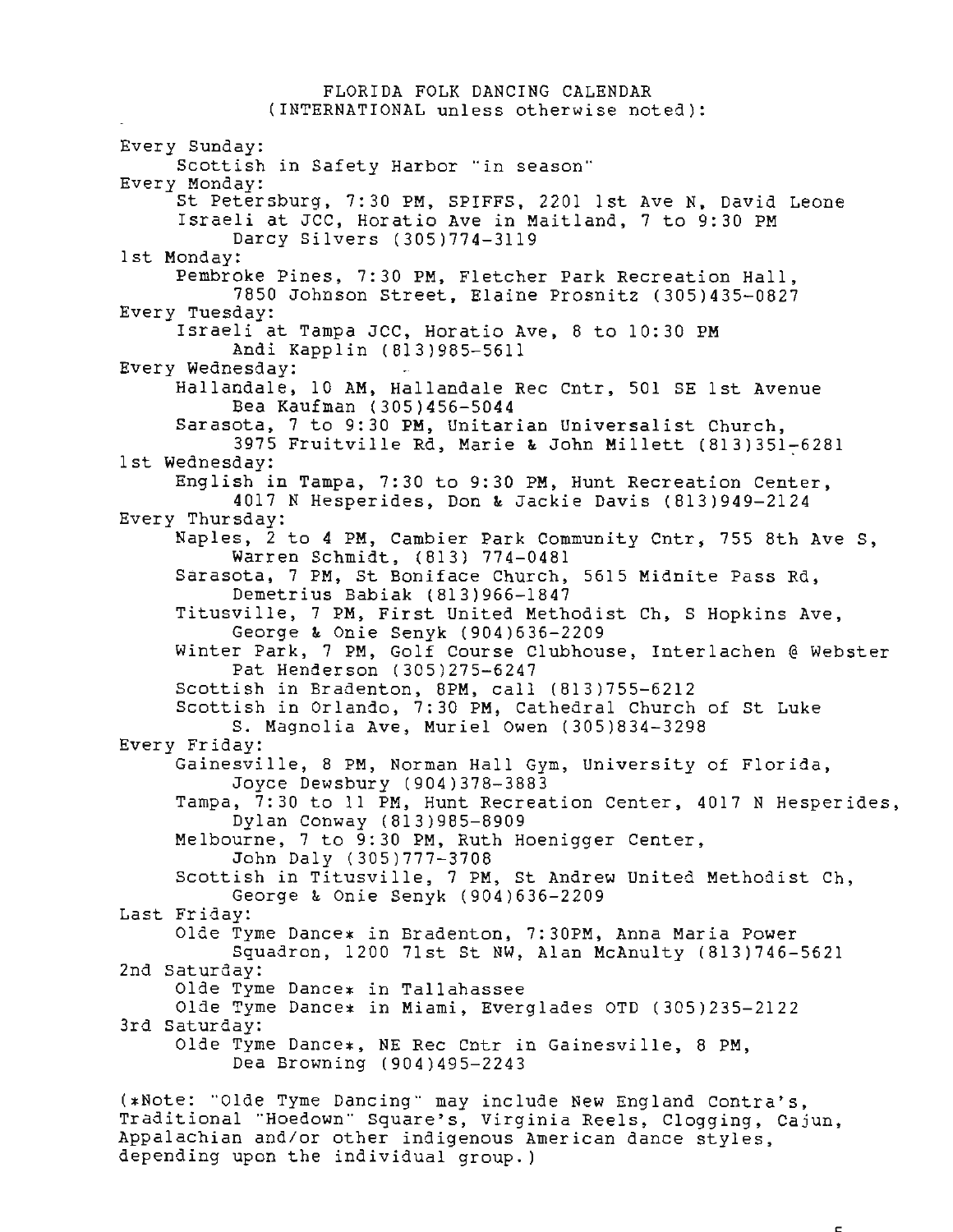#### "SPECIAL EVENT" ANNOUNCEMENTS

(Performances, as well as workshops & general participation!)

- Letter from Bora Ozkok anybody want to do a workshop in April? 13941 North Field, Oak Park, MI 48237 (313) 542-8263
- SPIFFS March 11, 12 & 13 International Folk Fair, St Petersburg Anna F. Trakas (813) 327-7999 or 327-7998
- March 12 to April 17 Renaissance Festival in Largo, weekends
- Mar 21 Phillipine Dance Company performance in Sarasota call Marietta Arnold, ( 813)966-1739
- March 25/26 Scottish Spring Fling, Sharpe, FL (Titusville area) call George Senyk, (305)-636-2209
- March 26/27 Vernal's Equinox Dance at O'Leno State Park, \$20 call for flyer: Kris Williams (904) 373-5701, or send \$18 to her (not Vernal) at 317 SE 51 St, Gainesville, FL 32601
- April 22-24 Georgia Rang Tang, with Joe Kaloyanides Graziosi, Decatur Rec Center, call Liz Nunan, (404)292-7176 (They run a good workshop - Anybody want to car pool?)

April 23 - THE CAJUNS ARE COMING! Gumbo Limbo - Florida's only Cajun band - is coming to Tampa for a CONTRA and Cajun dance. Don't miss it! - More details next month.

May 6 to 8 - Greek workshop in Tarpon Springs with John Lulias call (813)985-8909

Yugo Dance Tour - June 29 - July 18, 1988 (see full page ad) July 8 to 18 - Drummondville Festival, Quebec, Canada

call 1-800-567-1444 Blue Ridge Mountain Dance Roundup - August 7 - 13, 1988 - \$301 (Lloyd Shaw Foundation camp) call (719)275-8755 Polish Family Camp - Buffalo Gap - August 19 - 22, 1988 call Basia Dziewanowska, (617)926-8048 or (305)296-6099

**CAMP** GOSSIP

A number of folks were quite embarrassed.to admit they had failed to recognize Atanas behind his new mustache, including the ones who picked him up at the airport when he arrived! I spotted him right away, but I was still doing "double takes", even after a whole weekend to get used to his appearance.

Jaap Leegwater surprised us with some talents only remotely related to his excellent dance teaching. First there was the "Tango" with Ernesto. Then at the campfire after the Sunday night party, he pulled out a harmonica and treated us to some of the best "low down" jazz renditions I have ever heard. Bonnie immediately decided that her "prince" will play harmonica like that! I don't think I'm ready to wait long enough to find a "princess" with that much musical talent. ( It could take less time for **ME** to learn, and I'm terribly "laid back" when it comes to practicing scales and such.)

(Speaking of princes and princesses, I suppose we seekers might have better luck if we could only lay claim to some royal blood of our own. )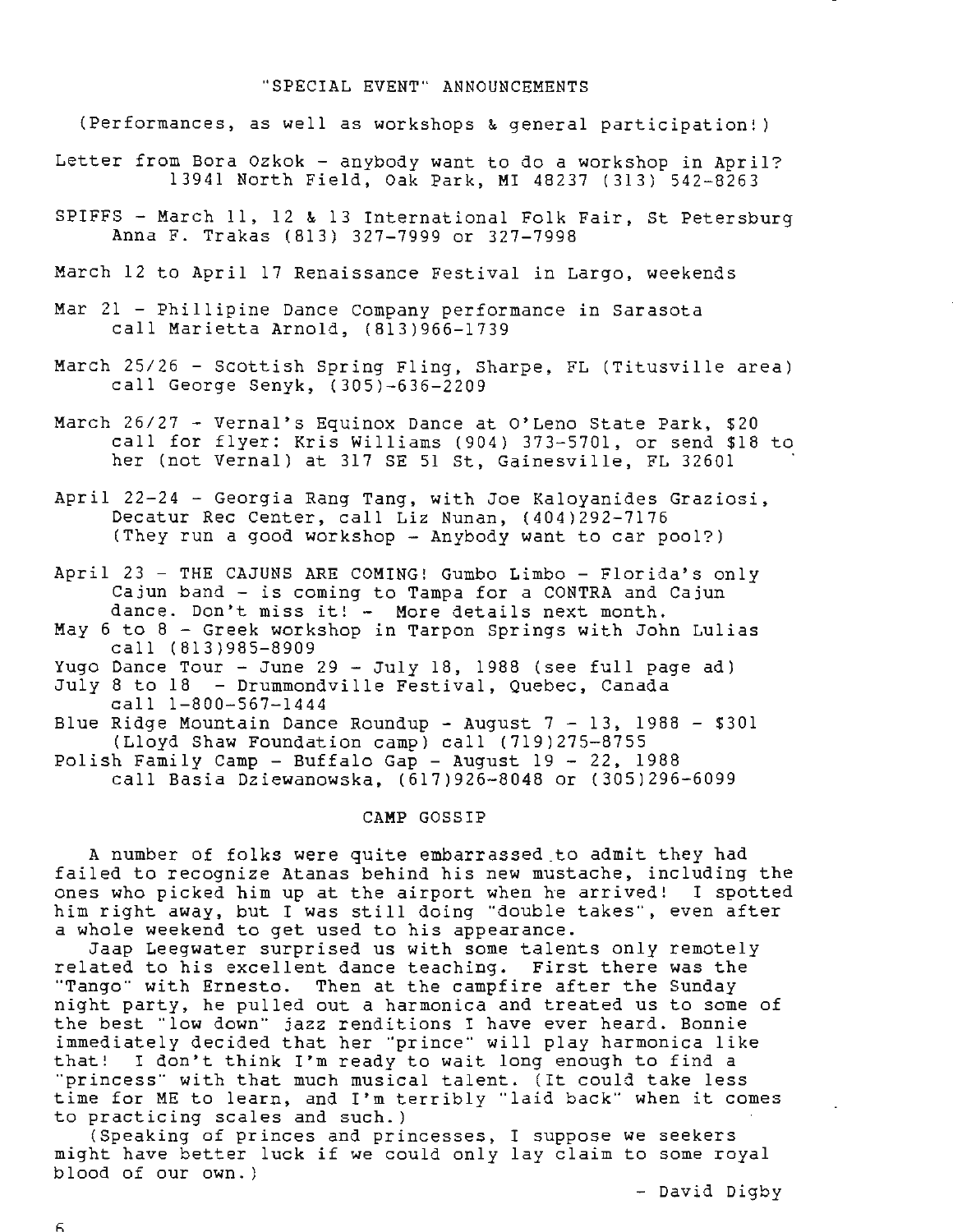FFDC dues have been raised from \$5 to \$8 yearly to help cover the rising costs of postage and printing. The members who were present at camp felt as if it was important to continue publishing present at camp feit as if it was important to continue public services in a timely fashion.

Additionally. after much discussion, we decided to stream line the process of collecting the increase in dues and of accepting new members during the calendar year.

All memberships will be paid through January. So, after the initial adjustment period, anyone joining mid-year would pay a quarterly fee bringing them to January. In this manner officers would: 1) be able to remind everyone in December of the need to renew his/her membership, 2) collect camp fees and memberships in January. 3) need to purge the mailing list only once a year. and 4) publish an updated membership list in March.

(To help you understand how much money you need to send us. please review the following list and guidelines.)

The following members have paid their increase and do not need to send more money until next January:

If your name does not appear on this list, you will need to send the following amount in order to pay for the increase: (next page)

If your renewal date (marked on your newsletter) says

1/88. 2/88 or 3/88, send \$8.00 (Send the money 1/88, 5/88 or 5/88, send \$6.00 to Rita Princi, 7/88, 8/88 or 9/88, send \$4.00 10/88, 1/88 or 12/88, send \$2.00 1/89 (and not on the previous list), send \$3.00 1017 Chippawa Trail Holly Hill, FL 32017)

If you've paid further along than 1/89 - please figure your dues increase like this:

Each quarter is worth  $$2 - so if your date is 7/89 - you would$ owe \$4 to bring the date to 1/90. Any questions? - call me and I'll be glad to help you individually ... or send a self addressed stamped envelope, to:

| (Inquiries only,<br>money to Rita please.)               | Bonnie Dupuis<br>PO Box 1755<br>Dade City, FL 34297<br>$(904)567 - 5433$ |
|----------------------------------------------------------|--------------------------------------------------------------------------|
| Thank you so much for taking<br>care of this right away. | Happy Dancing - Bonnie                                                   |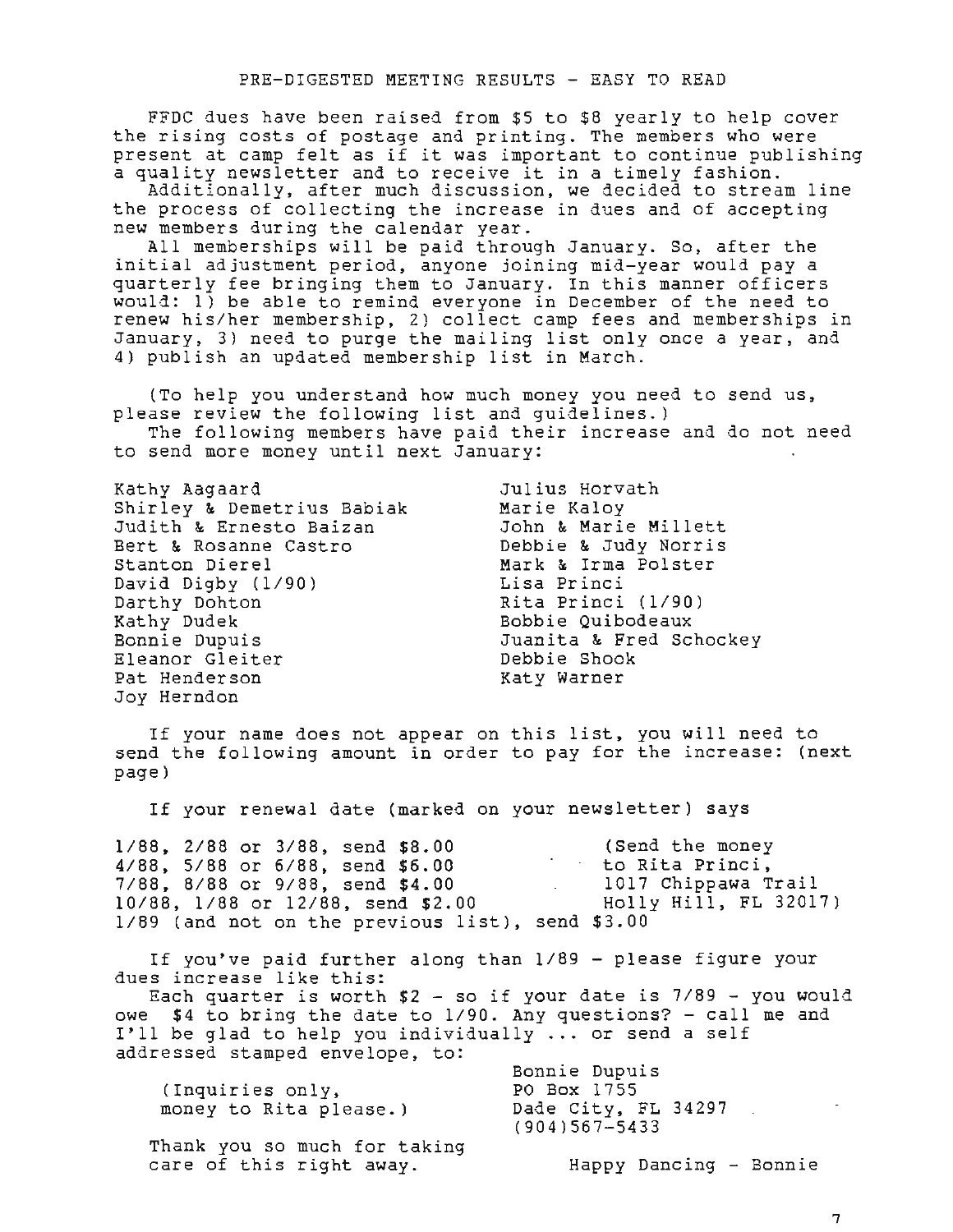## MOUSE MUSINGS

Another FFDC workshop camp is over. wow! It was great to see old friends and meet new ones. Not only were we treated to some good Yugoslavian and Bulgarian dances by two of our favorite instructors, but we had the unexpected bonus of learning three fun Dutch dances and watching a Tango demonstration that, well, words just can't begin to describe. Our hats are off to all who helped make this camp so successful.

One of the workshop attendees was Bill Herman, and Bill taught us some Italian dances at our club meeting during the following week: thanks to Fred & Juanita Schockey and their friend Bill.

Our new Thursday evening meeting place seems to be working out well. Newspaper activities --- calendar listings have brought us some newcomers. Soon we intend to try to attract some local college students. Any suggestions on~how to make our attempts more successful would be appreciated.

Larry Wartell

(I have been back to visit in Winter Park twice. recently. and I have to agree that their new wooden floor is great. - David)

# OF MICE and TRIVIA

On the first Friday after camp, an enthusiastic horde from Orlando/Winter Park invaded the Tampa group. Dylan and the folks were already set to hit the Jaap and Atanas dances pretty hard anyway, but this influx resulted in a really wonderful, chaotic evening! Thanx.

We were very pleased to have Eveline Van der Veer back with us at camp, and for the following week in Tampa. She was a big help to us and her fellow countryman. Jaap, with his Dutch dances. Happy times to you back in The Netherlands, Eveline!

The week after camp also saw the Tampa production of "Mostly Moses", a musical by our own playwright, Terry Abrahams. She has talent coming out her ears, folks --- applaud, applaud! (She has also halfway promised to let some of her folk dance friends be a part of the next one, so be ready.)

Joanne & Hansen have presented yet another little Baizan valentine to the unsuspecting young men of the 21st century. Born February 14, at 2:04 PM, Candra Kali Baizan weighed in at 7 lbs 9oz. and 20" tall.

Tampa Festival Folkdancers are also planning a Greek Dance Workshop May 6-8 in Tarpon Springs with John Lulias. Only the first 50 applicants will be accepted, so call (813)985-8909 NOW!

P.S. - Don't try to come dancing at Hunt Recreation Center the first and last Fridays in April, because the place will be closed by city fiat. The first is April Fools Day. anyway. so this may spare us some low comedy. The 29th should be the date of the monthly Bradenton Contra Dance, which means that a number of us will be heading down there to ease our withdrawal symptoms.

David Digby (with notes from Wanda )

### FOLK FEST RETURNS

Andy Pollock is chairman of Folk Fest 1988 - he is aiming at early to mid November. If you would like to direct a performance segment, please tell him what you want to do & how many people. 6104 N. Webb #1102, Tampa. FL 33615 or 'phone (813) 882-4472.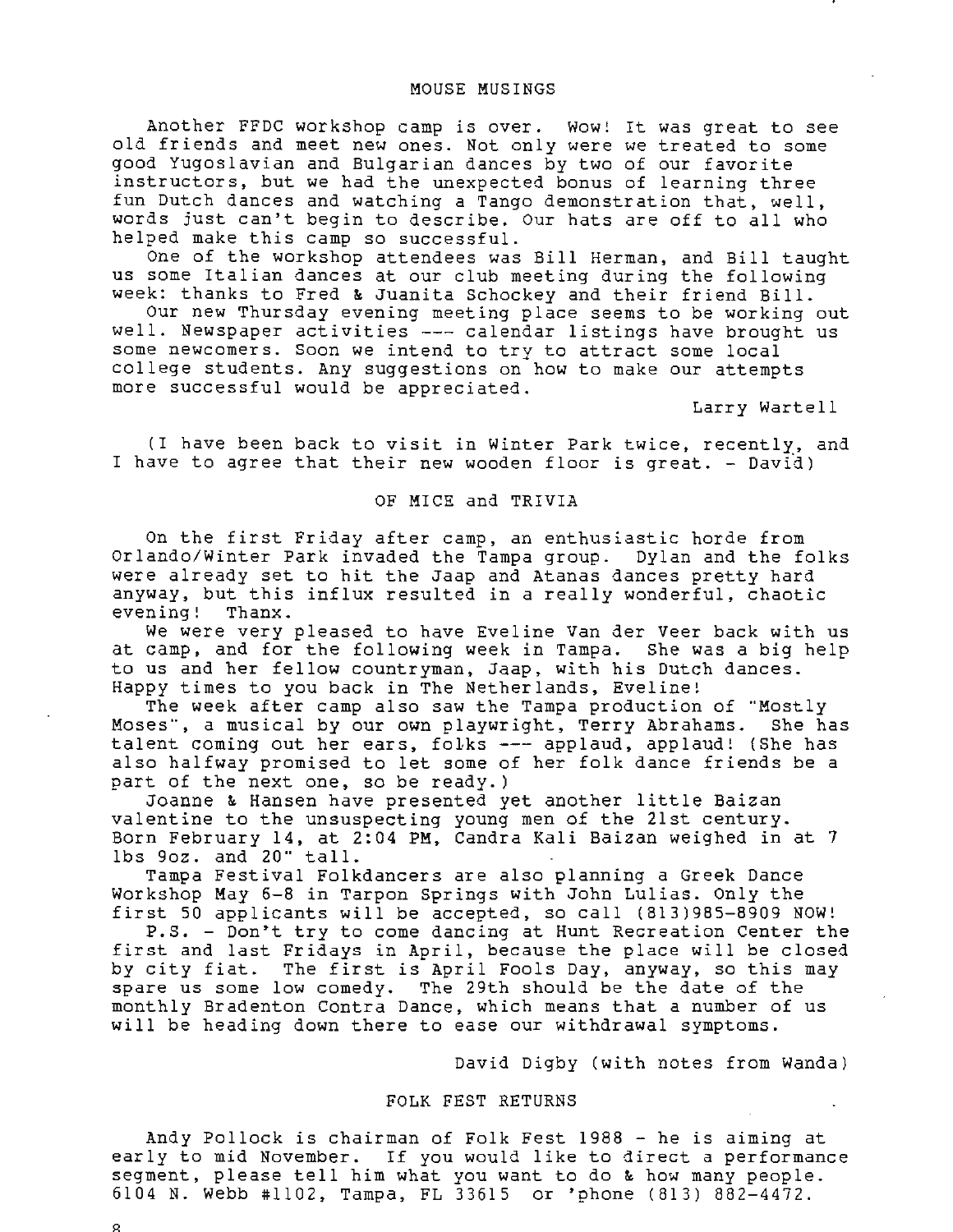Demetrius & Shirley Babiak and Dr. Will & Barbara Simmons spent two weeks in Costa Rica on a Good Will Mission: they held two workshops, teaching Slavic, Turkish and Portuguese folk dances to the TIC AMIGOS in San Jose. They also performed with them. The TIC AMIGOS are the only international dance group in Costa Rica. and want to meet dancers from other groups. Folk dance leaders visiting that country will get a warm reception.

Dejan Simeonovski of Belgrade visited our group recently to announce the tour of Yugoslavia he is presenting this summer (see the ad in this issue). He taught Basara and Kratovka and impressed us all with his elegant, long legged styling in Setnja, Itele and Sopsko. He will be teaching almost daily dance classes during his 20 day tour.

St. Boniface Folk Dancers are proud to announce that our favorite Russian, Rita Brengauz, is now an American citizen and a registered Democrat.

We are also proud that teen-age dancers Debbie and Judy Norris were honored with full scholarships to this years Florida Folk<br>Dance Camp. (A total of 14 "suncoast" dancers attended camp.) (A total of 14 "suncoast" dancers attended camp.)

Compliments to (past) editor John Karris for publishing very informative, professional quality newsletters!

- Shirley Babiak

(We have seen nothing else newsy in the mail from you groupies out there, so here goes with our own impressions.)

LOCAL GROUP NEWS - PENSACOLA LIVES ON!

We had first hand reports at camp that there IS a small, but lively kernel of folkdancing in Pensacola. We hope that Diana will send us more particulars, including the "Cajun Connection". And how about an Olde Tyme Dance report?

??? Tallahassee??? Ormond Beach??? Key West??? Miami???

Yes, there were also campers from other exotic places whose particulars have mysteriously failed to appear in recent listings. We absolutely DO NOT refuse to include them in the master list, but our remembered information is too old to rely upon, and we forgot to "buttonhole" them at camp. (Too exciting.)

As Bonnie has already asked, how can we best recruit dance groups which specialize in specific countries, such as Greek, Scandinavian, Hungarian, etc?

# LOST AND FOUND

David Digby has the box of miscellaneous garments and other items left behind by forgetful campers. Let him know if you are missing something.

HELP - URGENT - VITAL - IMPERATIVE

We can't seem to locate the master syllabus for the Baizan-Leegwater Tango! Please help us find it, so we can accommodate the many requests for copies!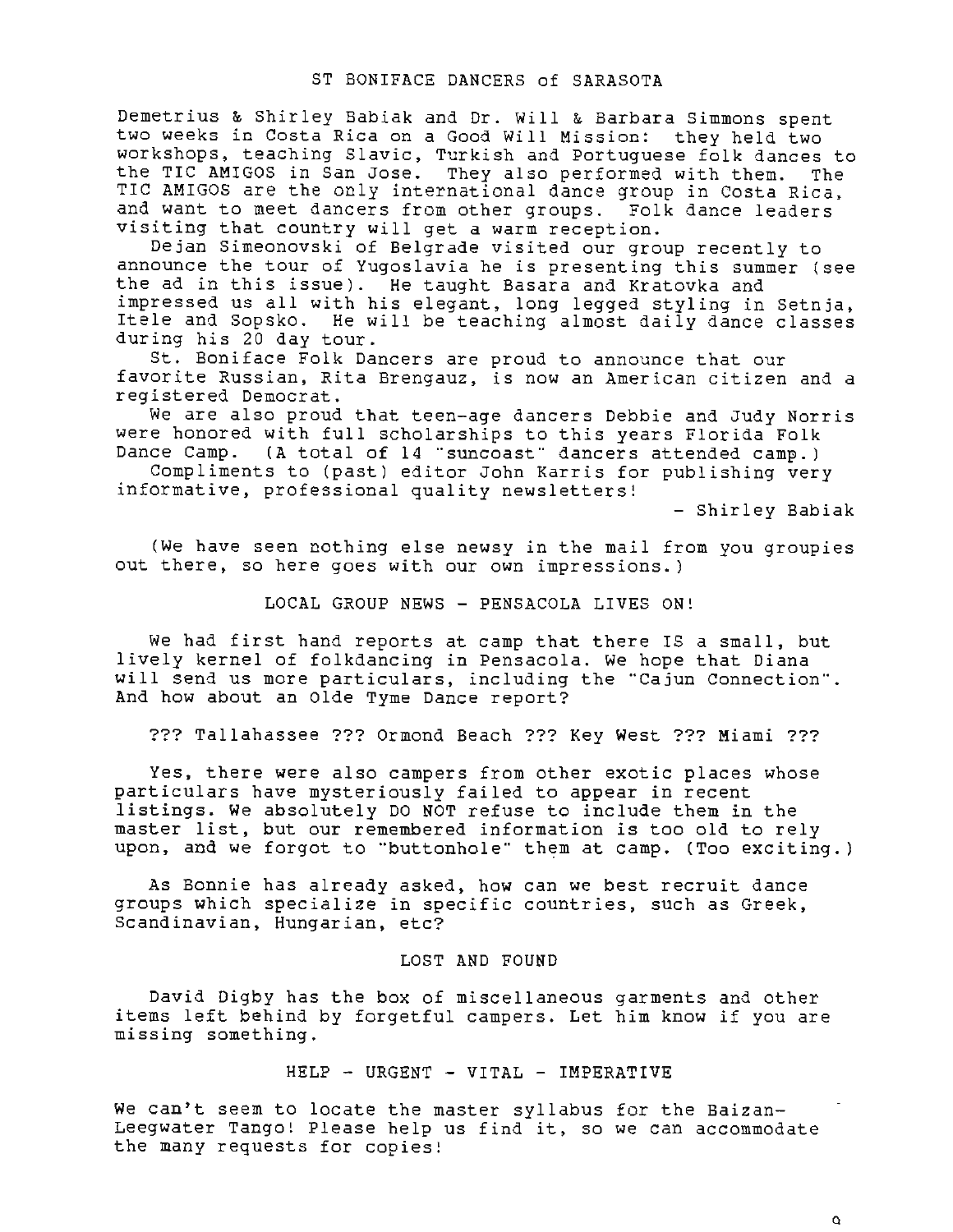

# **MARCH 26-27. 1988 OLENO STATE PARK. HIGH SPRINGS,** FL

Vernal's has grown! Now, for one low weekend price, you not only get to hear some of the finest calling and playing around, you also get the use of a cabin bunk, dances all night Saturday and on Sunday afternoon and use of a cabin bunk, dances all highe sacdreay and on senday are moon and ese or the state park. The schedule and other info is on the back. First, let me tell you about the callers and bands .

This year we're featuring the cailing of LARRY EDELMAN! Larry is known across the country as one of the most popular callers of traditional dances. Also featuring David **Massey** and Susan Rudder from Gainesville, and Claude **Stephens** from Tallahassee. David and Susan called last year , so you knew how good they are, and many of you are familiar with Claude's fine calling.

We start our list of bands with HILARY DIRLAM AND ALICE GERRARO. Both of these ladies have played or are playing with Too Hot To Cook. Alice is a well-known fiddler and folk singer and Hilary plays guitar and bass and lots more. We are also featuring the music of Squirrely **Germs,** from Tampa, winners of the string band contest at this year's Fl. Fiddler's Convention, the Saturday Night Dance Band, from Gainesville, featuring Tammy Murray and her array of amazing instruments, and the NoSeeUms, from . Tallahassee, one of North Florida's finest dance bands .

<sup>0</sup>Y'lt«.ct, lria llilli.111, 317 **SI** 51 st., **GiiDS¥ille,** n. . .32601 (904) 373-5701 **Please send checks made out to Cris Williams**, not to Verual - he doesn't have a checking account!

TFFD PRESENTS A **GREEK WORKSHOP** WITH JOHN LULIAS MAY 6-8, 1988 TARPON SPRINGS, FLORIDA



# POLISH DANCE, MUSIC & FOLKLORE FAMILY CAMP

**A VACATION FDA** THE ENTIRE **FAMXLV FUNI EDUCATIONAL!** 

DANCE (ALL LEVELB) **BINGING** CHOREOGRAPHY **TEACHER TRAINING**  (CHILDREN) **FOLK BAND CLAB®** FOLK INBTRUNENTO C081UHE8 lo CRAFT& **8ENINAA8 FILNB** 



For furth•r lnfor~atlon, B••l• OzleManoM ka 41 **l<atherin• Rd. Watw-t°""• HA** 02l72

t6l7J **,26-8048 or**c:sosl 2'6-60H **,cation.**  Buoo• tton• are -1co•ed!~- <sup>4</sup>

#### **BOUTHEAST**

Bu ff • 1 **o 6ap Caap**  Capon Bridge W va<br>Mear Washington O.C Au9uet 1,-21, **19984-** (Tentative dates; do you know of any conflicta7)

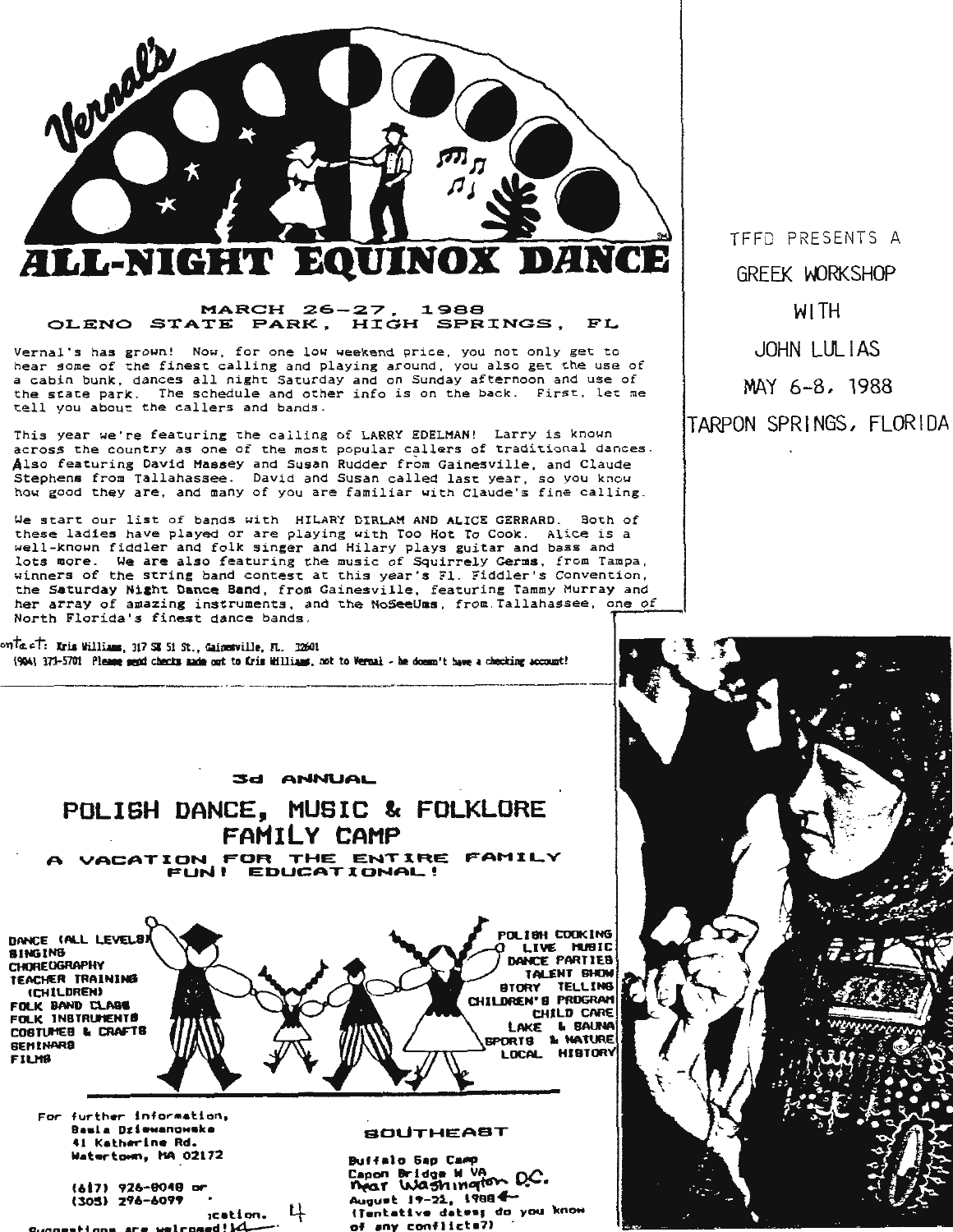THESE CAKES ARE MADE ONLY WITH A LARGE NUMBER OF EGGS. SUGAR OR POWDERED SUGAR AND GROUND NUTS, GENERALLY HAZELNUTS OR WALNUTS. THE DELICATE CREATIONS ARE COVERED WITH WHIPPED CREAM OR ICING AND MAY BE DECORATED WITH NUTS OR CANDIED FRUIT.

- 8 EGGS, SEPARATED
- 1 CUP SUGAR
- 2 CUPS CHOPPED SHELLED WALNUTS, GROUND
- 1 CUP HEAVY CREAM, WHIPPED AND SWEETENED
- 1 TABLESPOON LIGHT RUM

BEAT EGG YOLKS WITH SUGAR, PREFERABLE WITH A ELECTRIC MIXER, UNTIL LIGHT AND CREAMY, ADD GROUND NUTS: MIX WELL. BEAT EGG WHITES UNTIL VERY, VERY STIFF; FOLD INTO EGG AND NUT MIXTURE, SPOON INTO 2 GREASED 9-INCH CAKE PANS. BAKE IN A PREHEATED · MODERATE OVEN (325 DEGREES F.) FOR 45 MINUTES, OR UNTIL CAKES ARE COOKED, COOL AND REMOVE FROM PANS. COMBINE WHIPPED CREAM AND RUM; SPREAD OVER BOTH CAKES. PUT TOGETHER (A THIN LAYER OF APRICOT PRESERVES MAY BE USED TO STICK THE LAYERS TOGETHER). DECORATE WITH CANDIED FRUIT, IF DESIRED. SERVES 8 TO 10

**NOTE:** IF DESIRED, THIS CAKE MAY BE FILLED AND FROSTED WITH A COFFEE FROSTING.

MOCHA FILLING/FROSTING

| 1/4 POUND SEMISWEET CHOCOLATE                  | 2 EGG YOLKS                             |
|------------------------------------------------|-----------------------------------------|
| 1/4 CUP PREPARED VERY STRONG<br>ESPRESO COFFEE | 1/3 POUND SWEET BUTTER                  |
| 1/2 TEASPOON INSTANT COFFEE                    | 1/3 CUP VANILLA CONFECTIONERS'<br>SUGAR |

1. HEAT CHOCOLATE AND COFFEE TOGETHER FOR A FEW MINUTES UNTIL CHOCOLATE IS MELTED AND THE MIXTURE IS SMOOTH, LET IT COOL COMPLETELY.

2. IN A MIXING BOWL, WHIP THE EGG YOLKS AND BUTTER AND SUGAR TILL LIGHT AND FOAMY .

3. WHIP IN THE COOLED CHOCOLATE-COFFEE MIXTURE.

WHERE: Bayfrout Center, 400 First Avenue South, St. Petersburg, Florida



ADVANCE TICKETS available at: SPIFFS Center, 2201 First Ave N, St. Petersburg<br>MAAS Bros., downtown St. Petersburg & Tyrone<br>Square Mall<br>SPIFS AND TO LATERTY TAKIS, Dolphin Village, St. Petersburg Beach  $\sigma$  pereksburg. florida MARCH 11-13, 1988.

INFORMATION: (813) 327-7999 or 327-7998